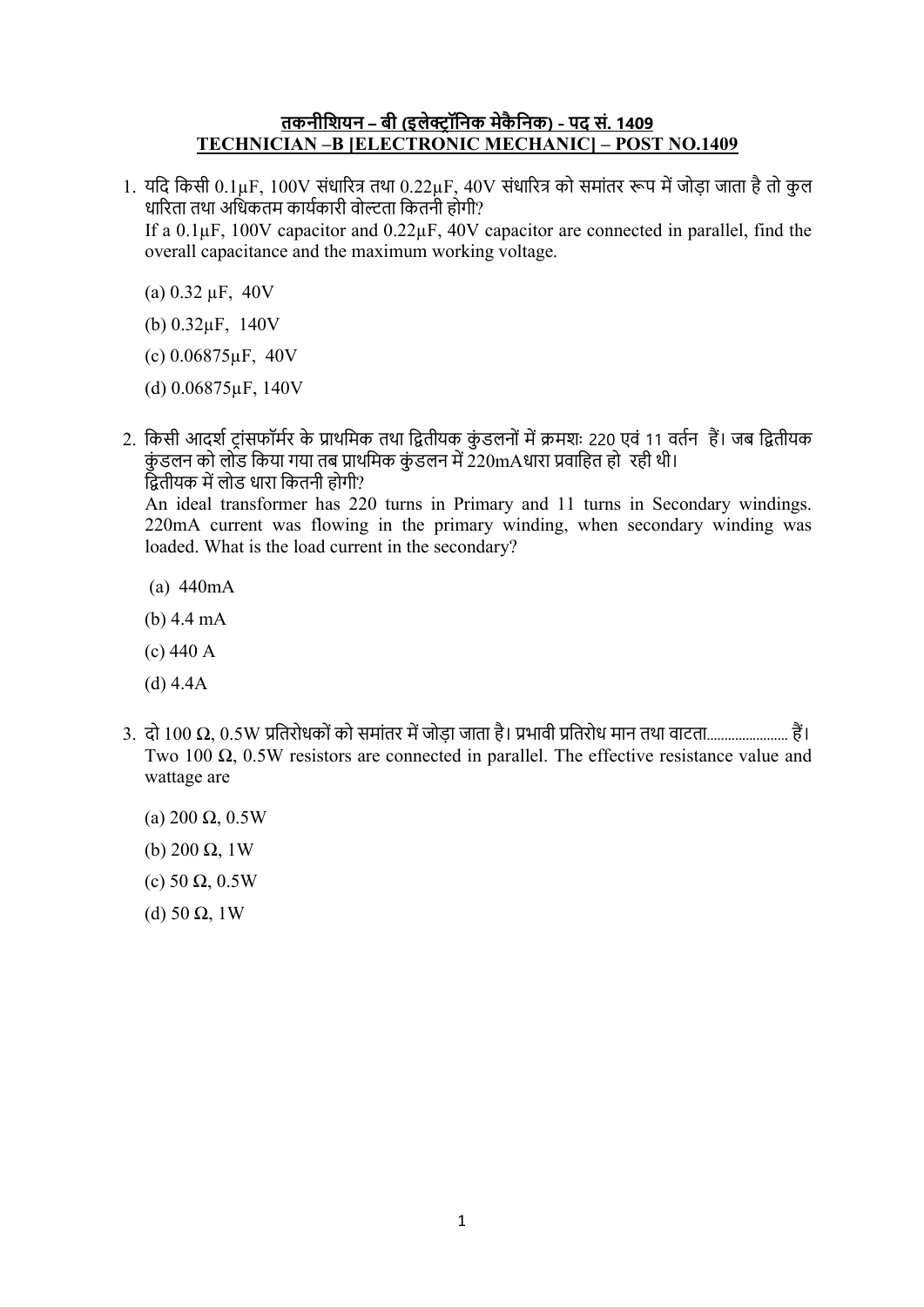- 4. 1.250mW...................... के बराबर है। 1.250mW equals
	- (a) 12.5 W
	- (b) 0.00125 W
	- (c) 125 W
	- (d) 0.125 W
- 5. किसी 12V बैटरी का आंतरिक प्रतिरोध0.1  $\Omega$  है। उस बैटरी से आहरित की जा सकनेवाली सर्वाधिकशक्ति ........................... है।

A 12V battery has an internal resistance of 0.1  $\Omega$ . The maximum power that can be drawn from the battery is

- (a) 360 W
- (b) 180 W
- (c) 36 W
- (d) 120 W
- 6. व्यास 'डी' तथा लंबाई 'एल' से युक्त वृत्ताकार अनुप्रस्थ काट वाले किसी चालक पर जब 10V काअनप्रयोग िक या जाता है तो उस चालक के माध्यम से 10 Aकी धारा का उत्पादित करता है। यदि मात्र व्यास को आधे तक घटाया जाता है तो उस चालक के माध्यम से उत्पन्न धारा कीमात्रा क्या होगी? When 10V is applied to a conductor of circular cross section of diameter 'D' and length 'L', it produces a current of 10 A through the conductor. What will be the current through the conductor if the diameter alone is reduced to half?
	- (a) 10 A
	- (b) 5 A
	- (c) 20 A
	- (d) 2.5 A
- 7. बाएं से दाएंकी ओर पीले, बैंगनी, नारंगी, रजत धारियों वाले वर्ण कोडों से युक्त कार्बन प्रतिरोधकों के प्रतिरोध मान तथा सह्यता ....................... है।

For Carbon resistors colour coded with yellow, violet, orange , silver stripes from left to right the resistance value and tolerance are

- (a)  $47kΩ$ +/-10%
- (b)  $47k\Omega + 5\%$
- (c) 47kΩ+/-20%
- (d)  $4.7k\Omega +10\%$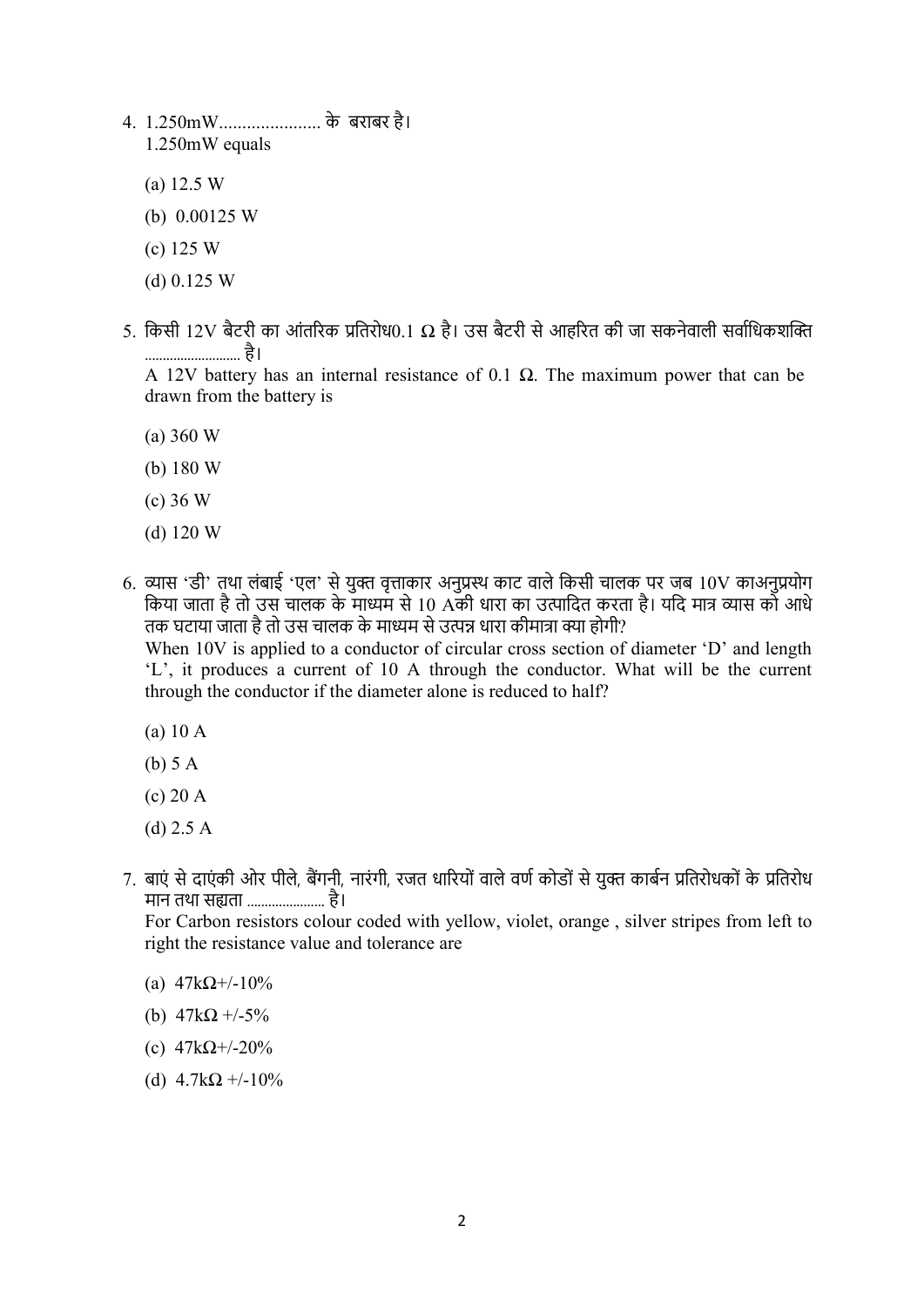- 8. ईएसडी रिस्ट स्ट्रैप प्रतिरोध ................................. के क्रम पर होगा। ESD Wrist strap resistance shall be of the order of
	- $(a)1\Omega$
	- (b) 1kΩ
	- $(c)10k\Omega$
	- (d) 1MΩ
- 9. पृष्ठारोपित चिप प्रतिरोधक, जिसे0805 के रूप में नामित किया गया है, ..................... आकार का है। A surface mount chip resistor designated as 0805 has the size of
	- (a) 80 mil x 50 mil
	- (b) 8 mil x 5mil
	- (c) 80 माइॉन/micron x 50माइॉन/micron
	- (d)  $8 \text{ H}$ इक्रॉन/micron x 5 माइक्रॉन/micron
- 10. निम्नलिखित पैकेज शैली की यक्तियों में से किसके सोल्डरन के सत्यापन के लिए एक्स रे निरीक्षण अपेक्षित है? X ray inspection is required for verification of soldering of which of the following package style devices
	- (a) लघु परेखा समाकिलत परपथ/Small Outline Integrated Circuits
	- (b) बॉल ग्रिड व्यूह युक्तियां/Ball Grid Array devices
	- (c) चतुः सपाट पैक युयां/Quad Flat Pack devices
	- (d) पिन ग्रिड व्यूह युक्तियां/Pin Grid Array devices
- 11. किसी स्मार्ट चिमटी का उपयोग अधिकतया ............ के घटक मानों के मापन हेतु किया जाता है। A smart tweezer is mostly used for measuring component values of
	- (a) पृष्ठारोपित निष्क्रिय युक्तियां/Surface mount passive devices
	- (b) पृष्ठारोपित बीजीए युक्तियां/Surface mount BGA devices
	- (c) लेडेड घटक युयां/Leaded component devices
	- (d) पृष्ठारोपित सक्रिय युक्तियां/Surface mount active devices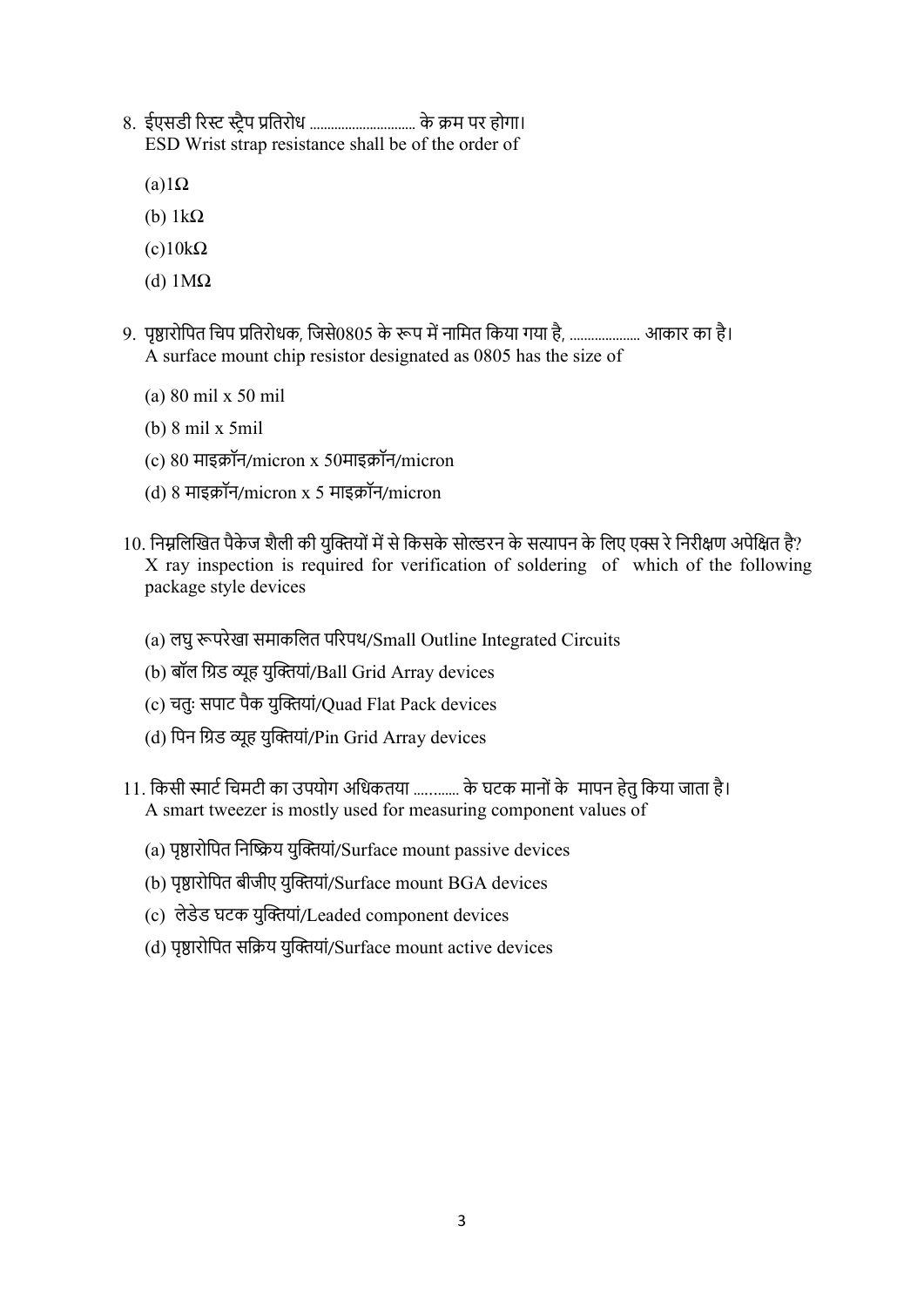- 12. सोल्डरन के लिए Sn 63 Pb 37 सोल्डर पेस्ट का उपयोग करनेवाले किसी पुनःप्रवाह अवन में चरम तापमान प्रारूपतः ........................... है। The peak temperature in a reflow oven which uses Sn 63 Pb 37 solder paste for soldering is typically
	- $(a)160 °C$
	- (b) 230 ºC
	- (c) 300 ºC
	- (d) 330 ºC
- 13. बहु परत वाले किसी पीसीबी में पावर तल तथा ग्राउंड तल लाभदायक हैं, क्योंकि Power plane and ground plane in a multilayer PCB are advantageous because
	- (a) वे वियुग्मक कैपासिटर के रूप में कार्य करते हैं/they act as a decoupling capacitor
	- (b) रव को कम करने में सहायक होते हैं/they help in reducing noise
	- $(c)$  वे ऊर्जाह्रासी दोलन को कम करते हैं/they reduce parasitics
	- (d) उपर्युक्त सभी/All of the above
- 14. बीसीडी में, दशमलव संख्या 15 को ................................. रूप में लिखा जाता है। In BCD, decimal number 15 is written as
	- (a) 00001110
	- (b) 1111
	- (c) 00010101
	- (d) 0xF
- $15.$  द्वि-आधारी संख्या  $1110.01$  के समतुल्य दशमलव ................... है। Decimal equivalent of binary number 1110.01 is
	- (a)14.25
	- (b)15.25
	- (c) 14.01
	- (d) 15.01
- 16. 1िकलोबाइट ................... है।
	- 1 kilobyte is
	- (a)1024 िबट/bits
	- (b)1000 बाइट/bytes
	- (c)1000 िबट/bits
	- (d) 8192 िबट/bits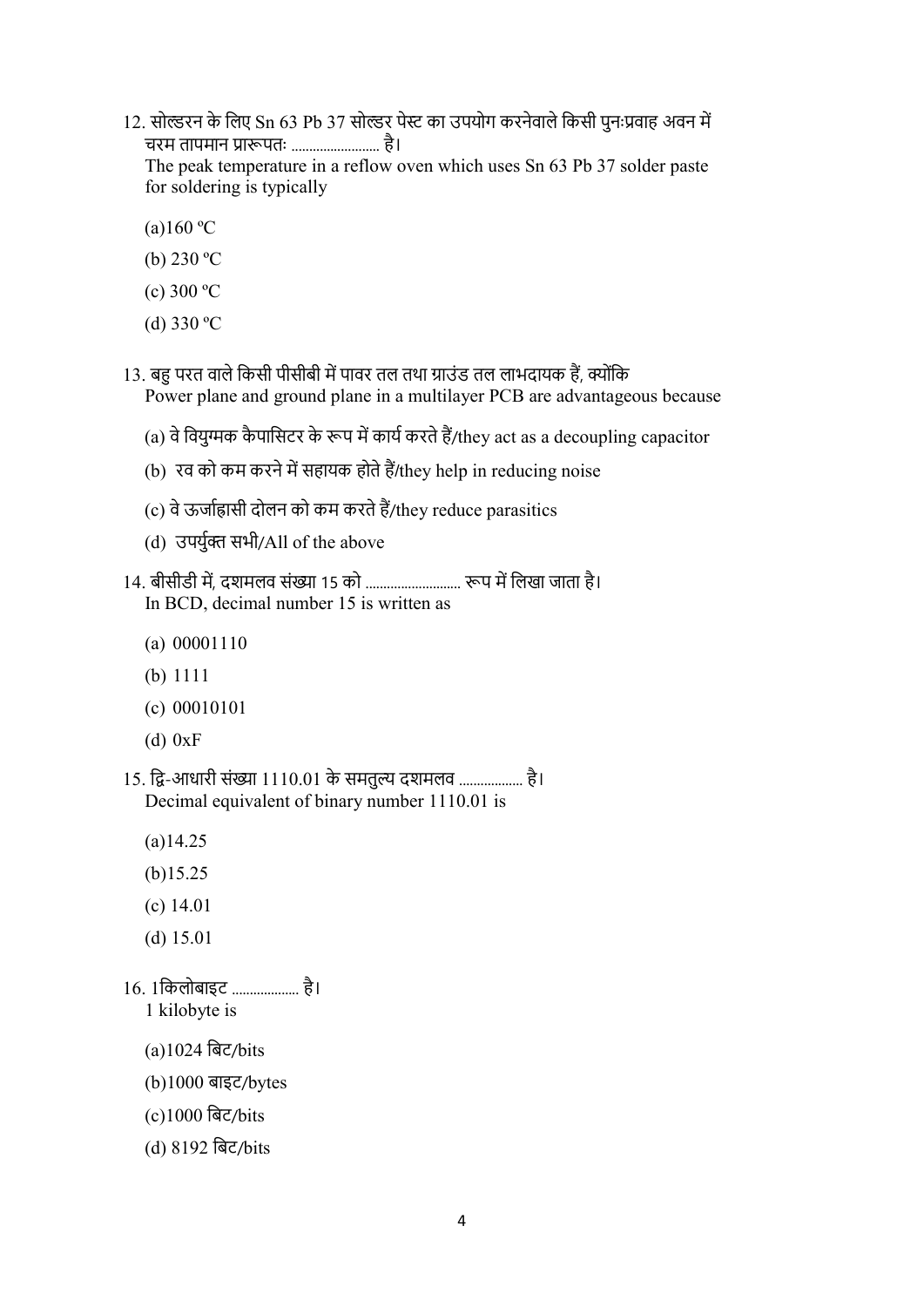- 17. किसी प्रवर्धक की वोल्टता लब्धि 60dB है। आउटपुट वोल्टता तथा इनपुट वोल्टता का अनुपात .............. है। Voltage gain of an amplifier is 60dB.The ratio of output voltage to input voltage is
	- (a)1000
	- (b)100
	- (c) 60
	- (d) 120
- $18.$  आरएलसी परिपथ की एक श्रेणी $1000$  kHz पर अनुनादन करती है।  $1005\text{kHz}$ पर परिपथ प्रतिबाधा की प्रकृति क्या होगी?

A series RLC circuit resonates at 1000kHz. What is the nature of circuit impedance at 1005kHz?

(a)ितरोधी/Resistive

(b)धारता/Capacitive

- (c) ेरिणक/Inductive
- (d)उपर्युक्त में से कोई नहीं/None of the above
- 19. नाइक्रिस्ट दर पर 1 kHz के किसी संकेत को प्रतिदर्शित किया जाना है। प्रतिदर्शन आवृत्ति..................... है। A signal of 1 kHz is to be sampled at Nyquist rate. The sampling frequency is
	- (a) 500 Hz
	- (b)1 kHz
	- (c) 1.5 kHz
	- (d) 2 kHz
- 20. पावर स्रोत V<sub>m</sub>sin(100πt)से चालित किसी सेतु दिष्टकारी में डायोड के लिए अपेक्षित चरम प्रतिलोम वोल्टता .................... है।

In a bridge rectifier driven from the power source  $V_m\sin(100\pi t)$ , the Peak Inverse Voltage required for the diode is

- $(a)V_m/2$
- (b)  $V_m$
- $(c) 2V_m$
- $(d) 4V<sub>m</sub>$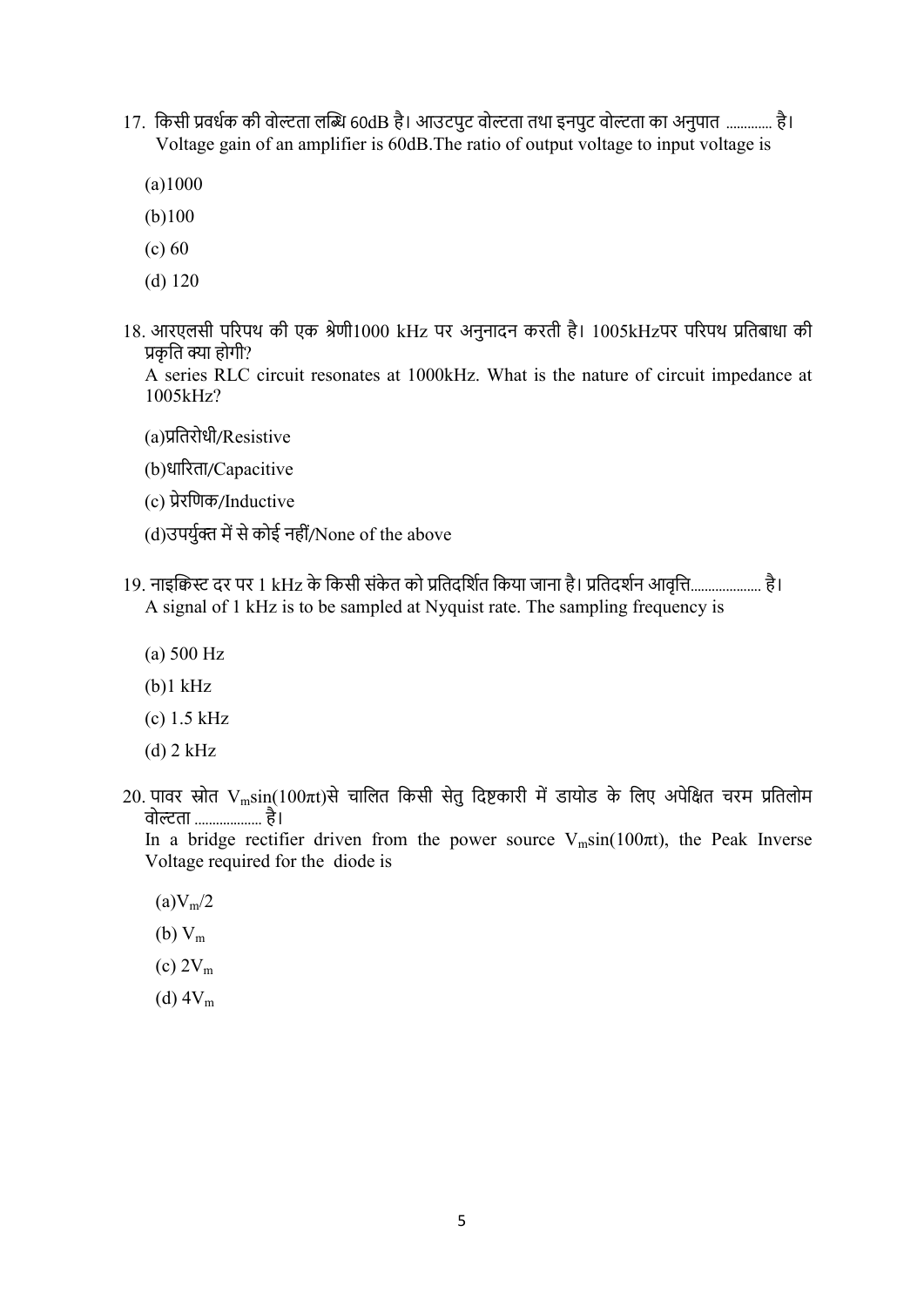- 21. बैंडविड्थ B पर किसी प्रतिरोधक की मापित ऊष्मीय रव वोल्टता .........................के आनुपातिक होगी। Thermal noise voltage of a resistor measured over bandwidth B is proportional to
	- (a) B
	- (b)  $\sqrt{\text{B}}$
	- $(c) B<sup>2</sup>$
	- $(d) B^{-1}$
- 22. उस प्रवर्धक की श्रेणी का नाम बताइए जो सबसे कम विकृति के साथ प्रचालित होता है। The class of amplifier that operates with least distortion is
	- (a) श्रेणी  $A/Class A$
	- (b) श्रेणी  $B/Class B$
	- (c) श्रेणी  $C/C$ lass  $C$
	- (d) ेणी AB/Class AB
- 23. निम्नलिखित में से कौन सा परिपथ साइनतरंग को उसी आवृत्ति के वर्ग तरंग के रूप में परिवर्तित करता है? Which of the following circuits convert sine wave to square wave of the same frequency
	- (a)इनविटग अिभवधक/Inverting Amplifier
	- (b) स्वचालित बहुकंपित्र/AstableMultivibrator
	- (c) द्विस्थितिक बहुकंपित्र/BistableMultivibrator
	- (d) श्मिट टिगर/Schmitt trigger
- 24. किसी माड्यलो 13 काउंटर को कम-से-कम कितने फ्लिपफ्लॉपों की आवश्यकता है? A modulo 13 counter needs a minimum of how many flipflops?
	- (a) 8
	- (b) 5
	- (c) 4
	- (d) 3
- 25. श्रृंखला में प्रतिरोध R तथा प्रेरकत्व L से युक्त किसी परिपथ की प्रतिबाधा............. है। Impedance of a circuit having resistance R and inductance L in series is
	- (a) R-jωL
	- (b)  $R+j\omega L$
	- (c) R-1/(jωL)
	- (d)  $R+1/(j\omega L)$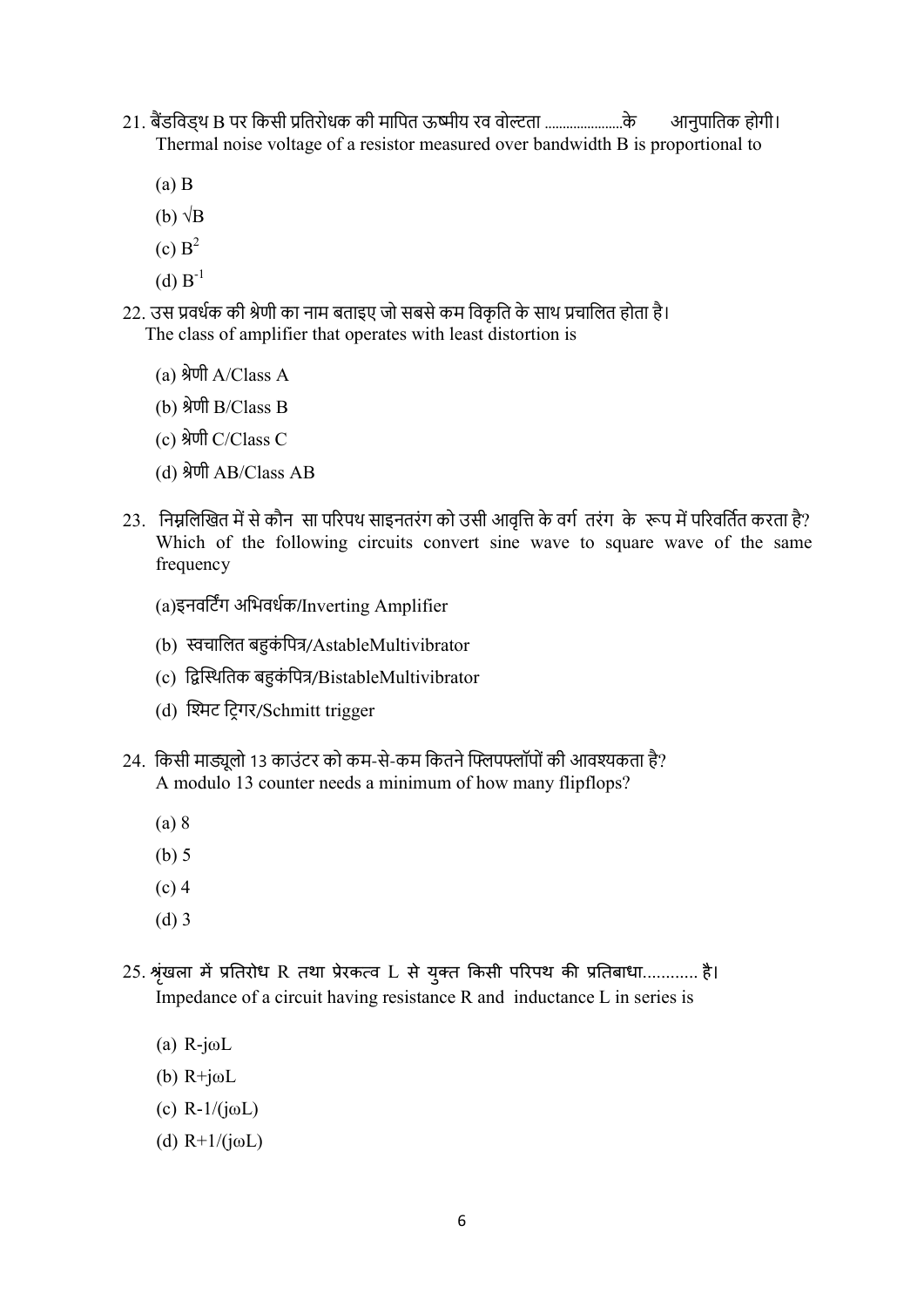- 26. किसी अफिल्टरित पूर्ण तरंग दिष्टकारी, जिसका इनपुट 50Hz AC वोल्टता स्रोत से फीड किया जाता है, की ऊर्मिका आवृत्ति ............................ होगी। The ripple frequency at the output of an unfiltered full wave rectifier whose input is fed from50Hz AC voltage source will be
	- (a) 50Hz
	- (b) 100Hz
	- (c)150 Hz
	- (d) 200Hz
- 27. .................... प्राप्त करने के लिए ट्रांजिस्टरों के निर्माण में गैलियम आर्सेनाइड का उपयोग किया जाता है। Gallium Arsenide is used in the manufacturing of transistors to achieve
	- (a)उच्च लब्धि/High Gain
	- (b) उच्च आवृत्ति/High Frequency
	- (c) उच्च निवेश प्रतिबाधा/High Input Impedance
	- (d) उ समाकलन/High Integration
- 28. जब श्रेणी A प्रवर्धक के रूप में प्रयुक्त किया जाता है तब BJT अपने ................... क्षेत्र में प्रचालन करता है। When used as a class A amplifier, BJT is operating in its -------------- region.
	- (a) सिय/Active
	- (b) संतृप्ति/Saturation
	- (c) अंतक/Cut-off
	- (d) भंजन/ Breakdown
- 29. निम्नलिखित द्विध्रवी टांजिस्टर संरूपणों में से कौन सा सर्वाधिक पावर लब्धि प्रदान करता है? Which bipolar transistor configuration provides maximum power gain
	- (a)उभयनिष्ठ संग्राही/Common Collector
	- (b) उभयनिष्ठ आधार/Common Base
	- (c) उभयनिष्ठ उत्सर्जक/Common Emitter
	- (d) ये सभी संरुपण समान पावर लब्धि प्रदान करते हैं। /

All these configurations give same power gain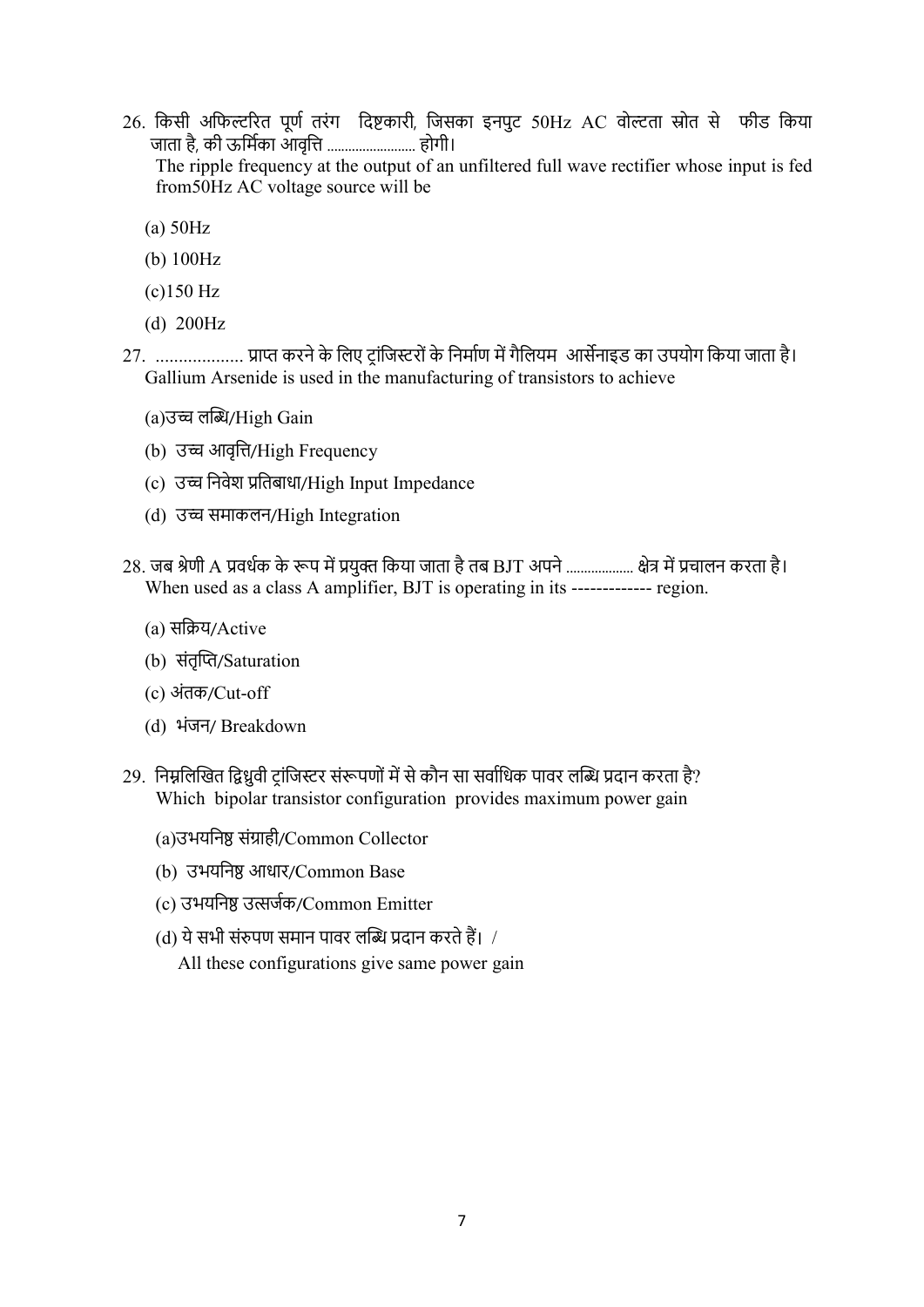30. किसी रेडार का सर्वाधिक परास 2 के गुणक तक बढ़ाना अपेक्षित है। प्रेषित चरम पावर ...................... के गुणक तक बढ़ानी होगी।

It is required to increase the maximum range of a radar by a factor of 2. The peak transmitted power has to be increased by a factor of \_\_\_\_

- (a) 2
- (b) 4
- (c) 8
- (d) 16
- 31. मिलिटरी ग्रेड घटकों का प्रचालन तापमान परास कितना है? What is the operating temperature range of Military grade components?
	- (a)  $0^0$ C से/to +70 $^0$ Cतक
	- (b) -20 $^0\mathrm{C}$  से/to +80 $^0\mathrm{C}$ तक
	- (c) -40 $^0\mathrm{C}$  से/to +85 $^0\mathrm{C}$ तक
	- (d) -55 $^0$ C से/to+125 $^0$ Cतक
- 32. िकसी बफर वधक म ........................होनी चािहए। A buffer amplifier should have
	- (a) उच्च निवेश प्रतिबाधा, निम्न निर्गम प्रतिबाधा

High input impedance, Low output impedance

(b) उच्च निवेश प्रतिबाधा, उच्च निर्गम प्रतिबाधा

High input impedance, High output impedance

(c) निम्न निवेश प्रतिबाधा, निम्न निर्गम प्रतिबाधा

Low input impedance, Low output impedance

(d) निम्न निवेश प्रतिबाधा, उच्च निर्गम प्रतिबाधा

Low input impedance, High output impedance

- 33. किसी प्रचालनात्मक प्रवर्धक को धनात्मक फीडबैक के साथ .................... में प्रयोग किया जाता है। An operational amplifier is used with positive feedback in
	- (a) समाकलक/Integrator
	- (b) सक्रिय फिल्टर/Active filter
	- (c) श्मिट टिगर/Schmitt trigger
	- (d) अवकलक/ Differentiator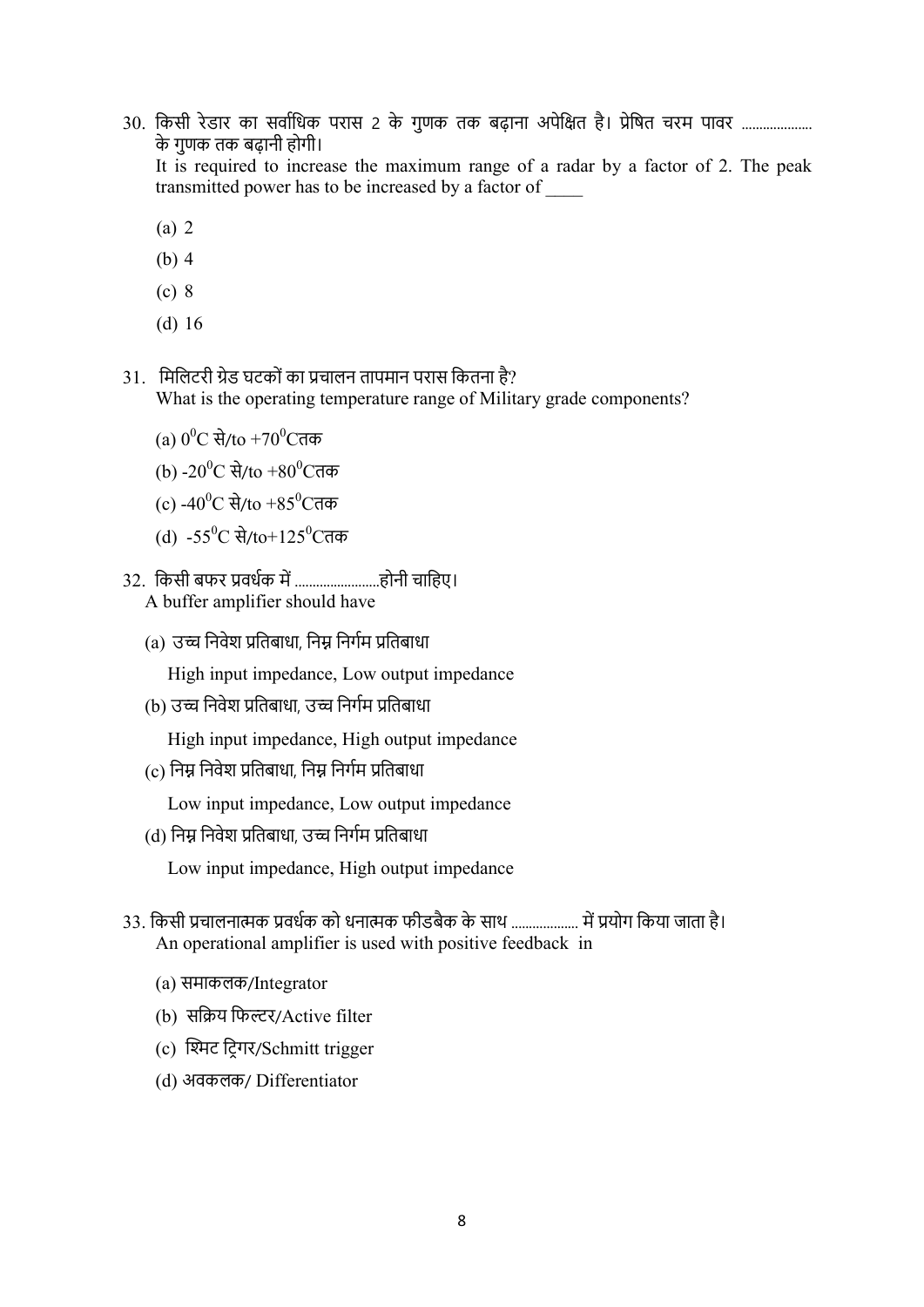- 34. किसी संधारित्र के आर-पार उत्पन्न आवेश को ............................. में मापित किया जाता है। The charge developed across a capacitor is measured in
	- (a) फे रड/Farads
	- (b) वोल्ट/Volts
	- (c) कू लॉम/Coulombs
	- (d) हेनरी/Henry
- 35. किसी विद्युत-चुंबकीय तरंग का तरंगदैर्घ्य 300MHz की आवृत्ति पर............................ होगा। An electromagnetic wave at a frequency of 300MHz will have a wavelength of
	- (a)1 m
	- (b) 1 cm
	- (c) 1 km
	- (d) 100 m
- 36. किसी अंकीय पैनल मापी 12.5  $\Omega$ मान के प्रतिरोधक के माध्यम से 0.2 A की धारा का मापन करता है। प्रतिरोधक के लिए अपेक्षित न्यनतम पावर रेटिंग क्या है?

A digital panel meter measures a current of 0.2 A through a resistor of value 12.5  $\Omega$ . What is the minimum power rating required for the resistor ?

- (a)1/8 W
- (b) 1/4 W
- (c) 1/2 W
- (d)1 W
- 37. डायोड विधा में मल्टीमीटर का उपयोग करते हुए किसी टांजिस्टर के कार्य की जांच करने हेतु एक एनपीएन टांजिस्टर को ........................ के रूप में माना जा सकता है।

For checking the working of a transistor using multimeter in diode mode, an NPN transistor can be regarded as

- (a) 2 डायोड श्रृंखलाबद्ध जिनमें प्रथम का ऐनोड द्वितीय के कैथोड से जोड़ा गया है
	- 2 diodes connected in series with anode of  $1<sup>st</sup>$  one connected to cathode of  $2<sup>nd</sup>$
- (b) 2 डायोड श्रंखलाबद्ध जिनमें दोनों के कैथोड एकसाथ जोड़े गए हैं
	- 2 diodes connected in series with cathodes of both connected together
- (c) 2 डायोड श्रृंखलाबद्ध जिनमें दोनों के ऐनोड एकसाथ जोड़े गए हैं
	- 2 diodes connected in series with anodes of both connected together
- (d) 2 डायोड समांतर में जोड़े गए हैं
	- 2 diodes connected in parallel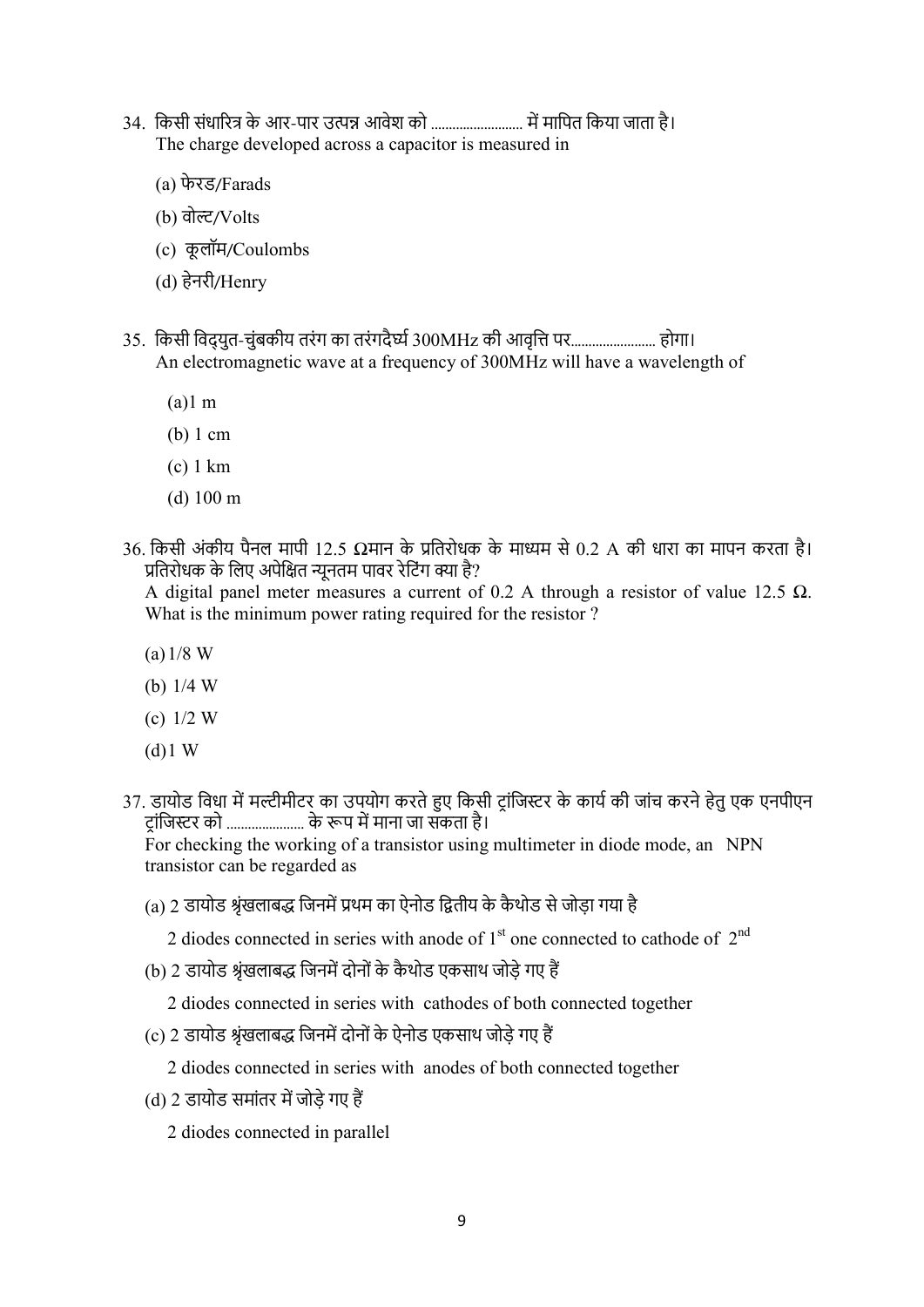38. निम्नलिखित परिपथ में, समय t=0 पर स्विच को स्थिति 1 से स्थिति 2 में ले जाया गया है और संधारित्र प्रारंभ में अनावेशित है। किसी विशिष्ट क्षण t पर उस संधारित्र के आर-पार की वोल्टता के संबंध में निम्नलिखित में से कौन सा कथन सही है?

In the following circuit, the switch is moved from position 1 to position 2 at time  $t=0$ and the capacitor is initially uncharged. Which of the following statements is true regarding the voltage across the capacitor at a specific instant t.



- (a)  $6.3V$   $\omega$ <sub>2.2s</sub>
- (b) 3.7V @2.2s
- $(c) 6.3V (a)3.2s$
- (d)  $3.7V$   $(a)3.2s$
- 39. खुली स्थिति के स्विच को तर्क 0 के रूप में मानते हुए, दिए गए स्विच परिपथ में कार्यान्वित तर्कफलन Y कितना है?

What is the logic function Y implemented in the given switch circuit assuming switch in open condition as logic 0.



- $(a)$  Y=A+ $(B+C)D$
- $(b)Y=A+BC+D$
- $(c)Y=A(BC+D)$
- $(d)Y=A(B+C)+D$
- $40.$  लेजर के बारे में इनमें से कौन सा सही नहीं है? Which is not true about Laser
	- (a) यह एकवण है/It is monochromatic
	- (b) यह समांतरत है/It is collimated
	- (c)यह संसहीन है/It is non-coherent
	- (d)परास मापन हेतु इसका उपयोग किया जा सकता है। / It can be used to measure range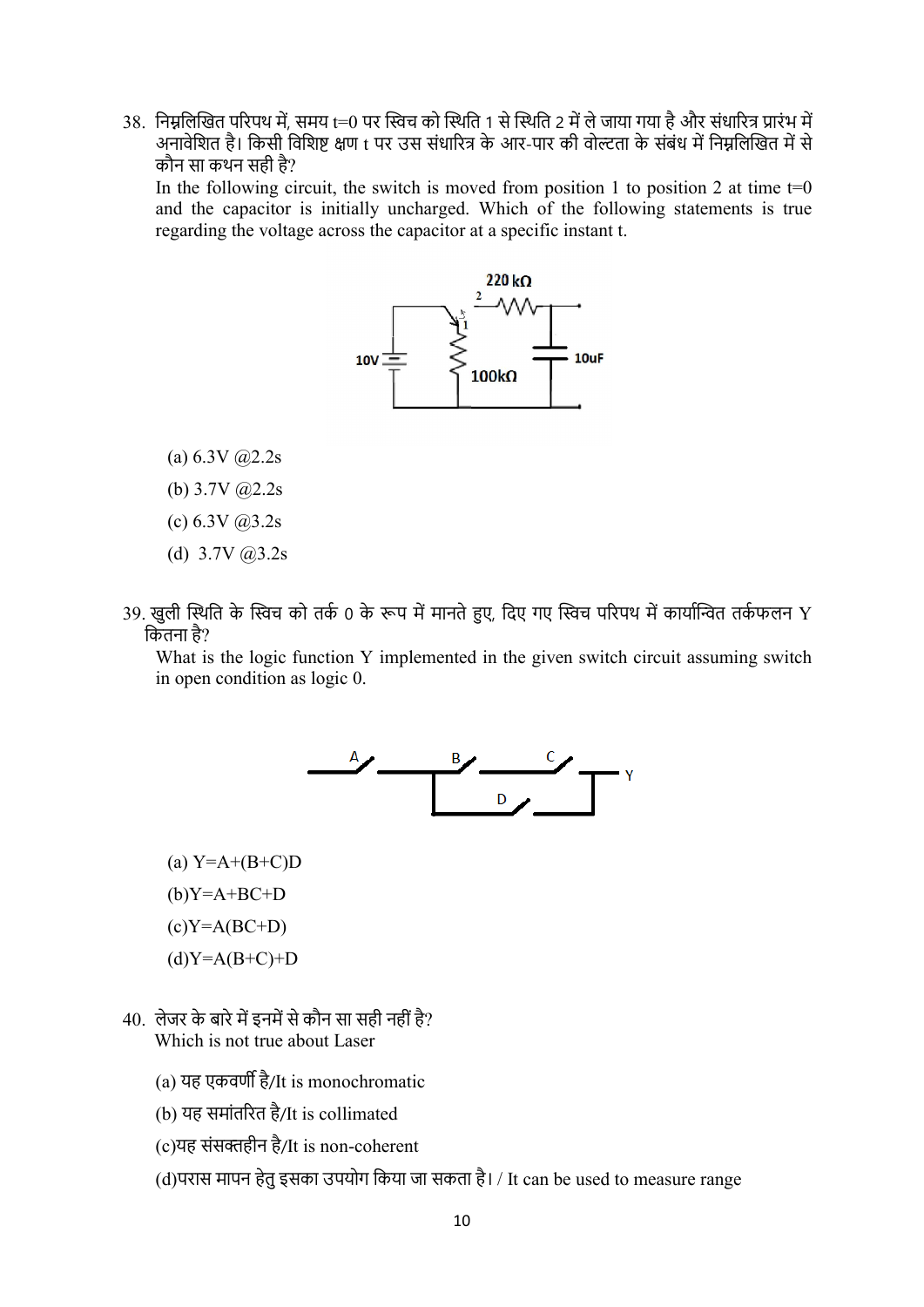- 41. निम्नलिखित में से कौनसा किसी अंकीय परिपथ में रव उपांत को सूचित करता है? Which of the following indicates noise margin ina digital circuit
	- (a)  $V_{II}$ - $V_{OH}$
	- (b)  $V_{\text{IH}}-V_{\text{IL}}$
	- (c)  $V_{\text{IH}}-V_{\text{OI}}$
	- (d)  $V_{OH}$ - $V_{IH}$
- 42. किसी तरंग रूप के उपयोगिता अनुपात (ड्यूटी साइकल) को .........................के रूप में पारिभाषित िकया जाता है।
	- Duty cycle of a waveform is defined as
	- (a) ऑन टाइम÷ऑफ टाइम / On Time ÷Off Time
	- (b) ऑफ टाइम÷ऑन टाइम /Off Time ÷On Time
	- (c) ऑन टाइम÷(ऑन टाइम+ऑफ टाइम) /On Time÷ (On Time+Off Time)
	- (d)ऑफ टाइम÷(ऑन टाइम+ऑफ टाइम) /Off Time÷ (On Time+Off Time)
- 43. प्रकाशिक फाइबर में ........................ होता है। Optic fiber has
	- (a) परिनिधान से अधिक उच्चतर अपवर्तनांक का क्रोड
		- Core of higher refractive index than cladding
	- (b) परिनिधान से अधिकनिम्नतर अपवर्तनांक का क्रोड
		- Core of lower refractive index than cladding
	- (c) समान अपवर्तनांक के क्रोड़ तथा परिनिधान

Core and cladding of same refractive index

(d) एकक अपवर्तनांक के क्रोड तथा परिनिधान

Core and cladding of unity refractive index

- 44. कौन सा तर्क द्वार एक समता जांचकर्ता (पैरिटि चेकर) है? Which logic gate is a parity checker?
	- (a) NAND
	- (b) NOR
	- (c)XOR
	- (d) OR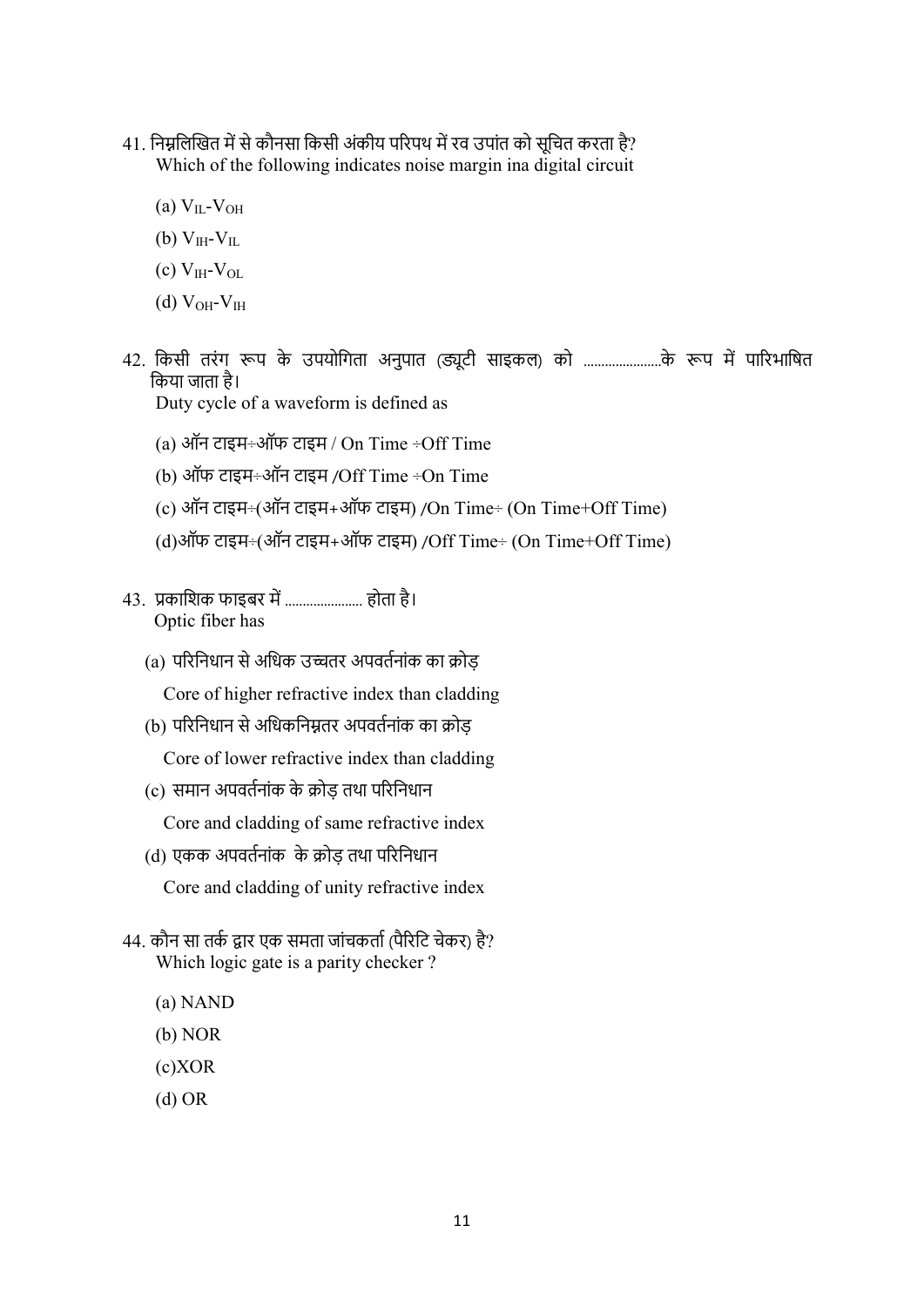- 45. 16 निवेशों से युक्त किसी बहुसंकेतक के लिए कितने चयन बिट अपेक्षित है? How many selection bits are required for a multiplexer with 16 inputs ?
	- (a) 3
	- (b) 4
	- (c) 5
	- (d)  $2^4$  -1
- 46. किसी फ्लिपफ्लॉप के संबंध में इनमें से कौनसा सही नहीं है? Which is not true for a flipflop ?
	- (a) इसकीदोथरथितयांह

It has two stable states

- (b) किसी टि़गर के बिना यह स्थिति बदलता है It changes state without any trigger
- (c) सूचना के भंडारण के िलए इसका उपयोग िकया जा सकता है It can be used to store information
- (d) ट्रांजिस्टरों और प्रतिरोधकों के माध्यम से इसकी प्राप्ति की जा सकती है It can be realized using transistors and resistors

## $47.$  नीचे दिए गए परिपथ में धारा I. कितनी है?



- (a)  $V_s R_L R_s / (R_s + R_L)$
- (b)  $V_s/R_s$
- (c)  $V_s/R_L$
- (d)  $V_s(1/R_s+1/R_L)$
- 48. किसी वोल्टमापी का आंतरिक प्रतिरोध ............................ होना चाहिए। The internal resistance of a voltmeter should be
	- (a) अति उच्च/Very high
	- (b) बहुत कम/ $V$ ery low
	- (c) शून्य/Zero
	- (d) ऋणाक/Negative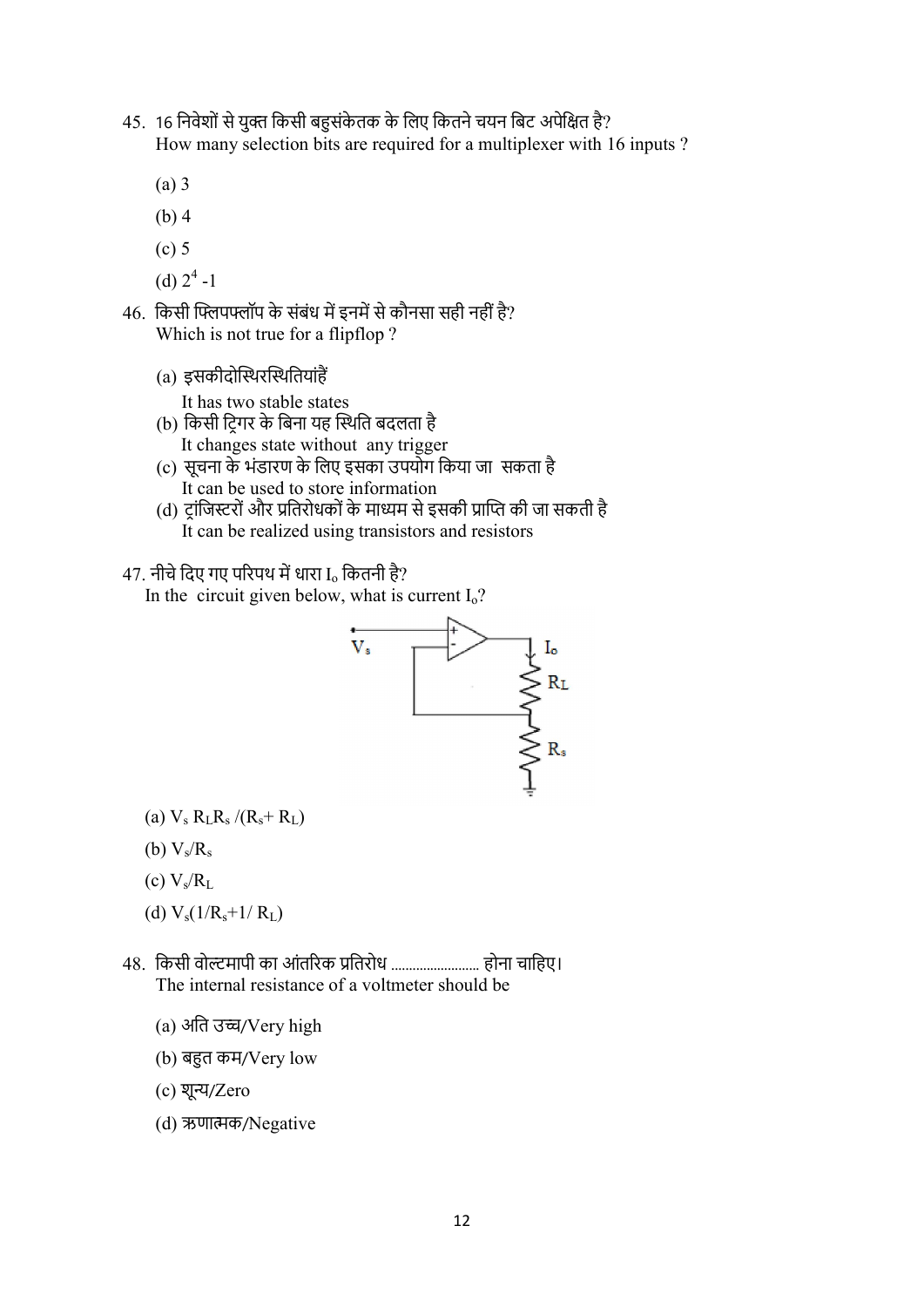- 49. n टाइप अर्धचालकों के अल्पांश वाहक....................... होते हैं। The minority carriers in n type semiconductors are
	- (a)इलेक्ट्रॉन/Electrons
	- (b)ोटॉन/Protons
	- (c)आयन/Ions
	- (d)िछ/ Holes
- 50. निम्नलिखित में से कौन सा विद्युत ऊर्जा का एक यूनिट नहीं है? Which of the following is not a unit of electric energy ?
	- (a) इलेक्ट्रॉन वॉलट/Electron Volt
	- (b) के डूएच/kWh
	- (c) के वी/kV
	- (d) जूल/Joules
- 51. दिए गए चित्र में निर्गम Oकितना है? What is the output Q in the given figure ?



- $(a)$  A+B
- (b) A.B
- $(c)$  A'+B'
- (d)  $A'$ .  $B'$
- 52. हश्य प्रकाश का तरंगदैर्घ्य परास करीब ................................ है। Approximate wavelength range of visible light is
	- (a)50 nm से/to 380 nm तक
	- (b)750 nm से/to 980 nm तक
	- (c) 380 nm से/to 750 nm तक
	- (d) 280 nm से/to 580 nmतक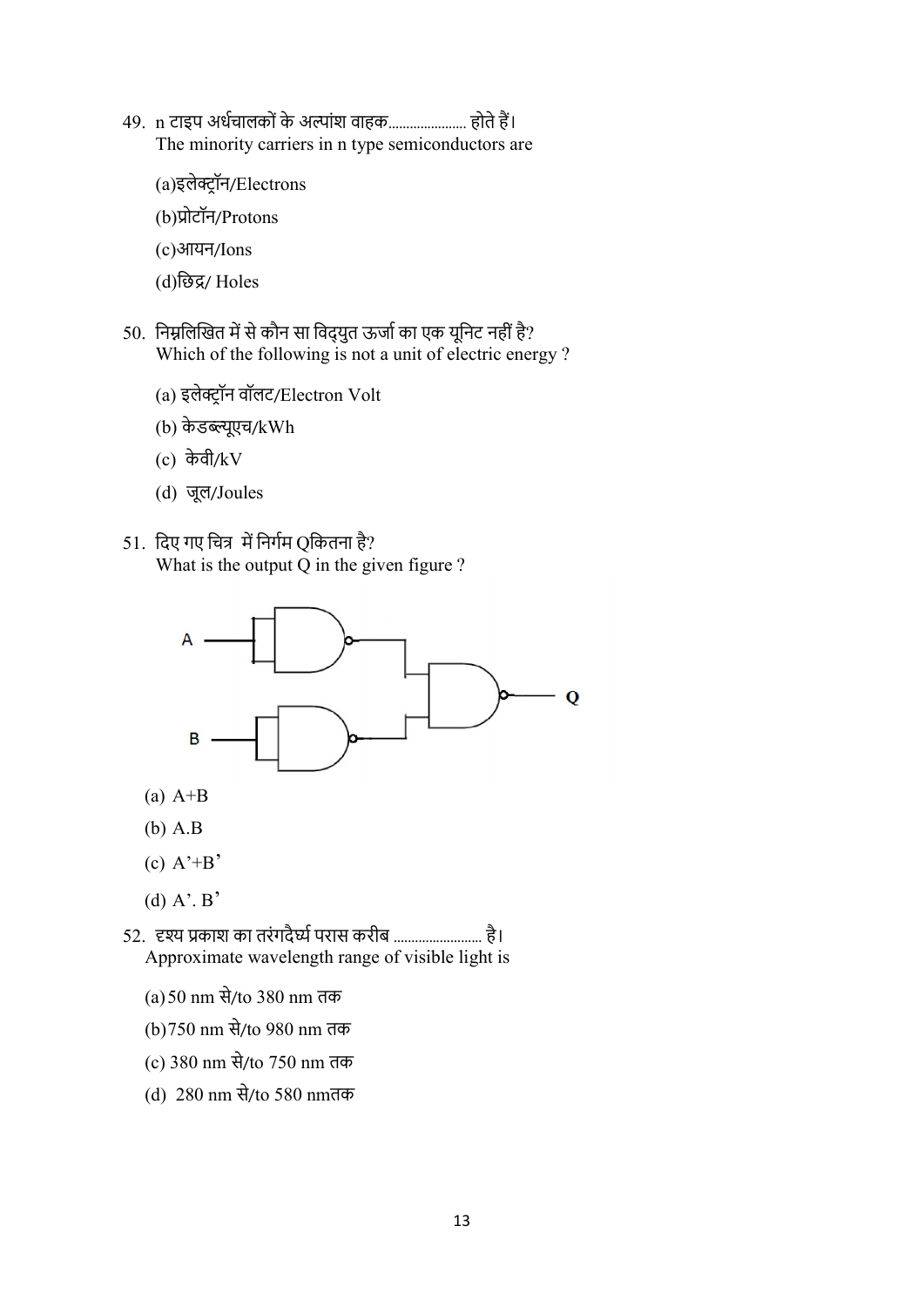53. प्रकाशिक फाइबर के अभिलक्षणीकरण करने हेतु निम्नलिखित में से किस उपकरण का उपयोग किया जाता है?

Which of the following is an instrument used to characterize optical fiber?

- (a)पैनल मापी/Panel meter
- (b) मल्टीमीटर/Multimeter
- (c) ितबाधा मापी/Impedance meter
- (d) टाइम-डोमेन रिफ्लेक्टो मीटर/Time-Domain Reflecto meter
- 54. किसी 16x2 एलसीडी मॉड्यूल में प्रारूपतः ........................होते हैं। A 16x2 LCD module typically has
	- (a)4 डेटा लाइन/data lines
	- (b) 8 डेटा लाइन/data lines
	- (c) 16 डेटा लाइन/data lines
	- (d) 32 डेटा लाइन/data lines
- 55. जब 15V की निवेश वोल्टता और 0.1 A की धारा से फीड किया जाता है तब कोई dcनियामक किसी लोड को 1 W निर्गम प्रदान करता है। उसकी दक्षता ................... है। When fed with an input voltage of 15V and current of 0.1 A, a dc regulator delivers 1 W output toa load. Its efficiency is
	- (a) 33%
	- (b) 50%
	- (c) 75%
	- (d) 67%
- 56. एक यूपीएस 12V तथा 30 Ah के बैटरी का उपयोग करता है। पावर रेिटंग 300 Wके िकसी पीसी को चलाने के लिए इसका उपयोग किया जाता है। एकक शक्ति गुणक तथा 100%दक्षता मानते हुए सर्वाधिक बैक-अप समय िकतना है?

A UPS uses a battery of 12V and 30 Ah. It is used to run a PC of powerrating 300 W. What is the maximum back-up time assuming unity power factor and 100% efficiency?

- (a)50 िमनट/minutes
- (b)60 िमनट/minutes
- (c) 72 िमनट/minutes
- (d) 84 िमनट/minutes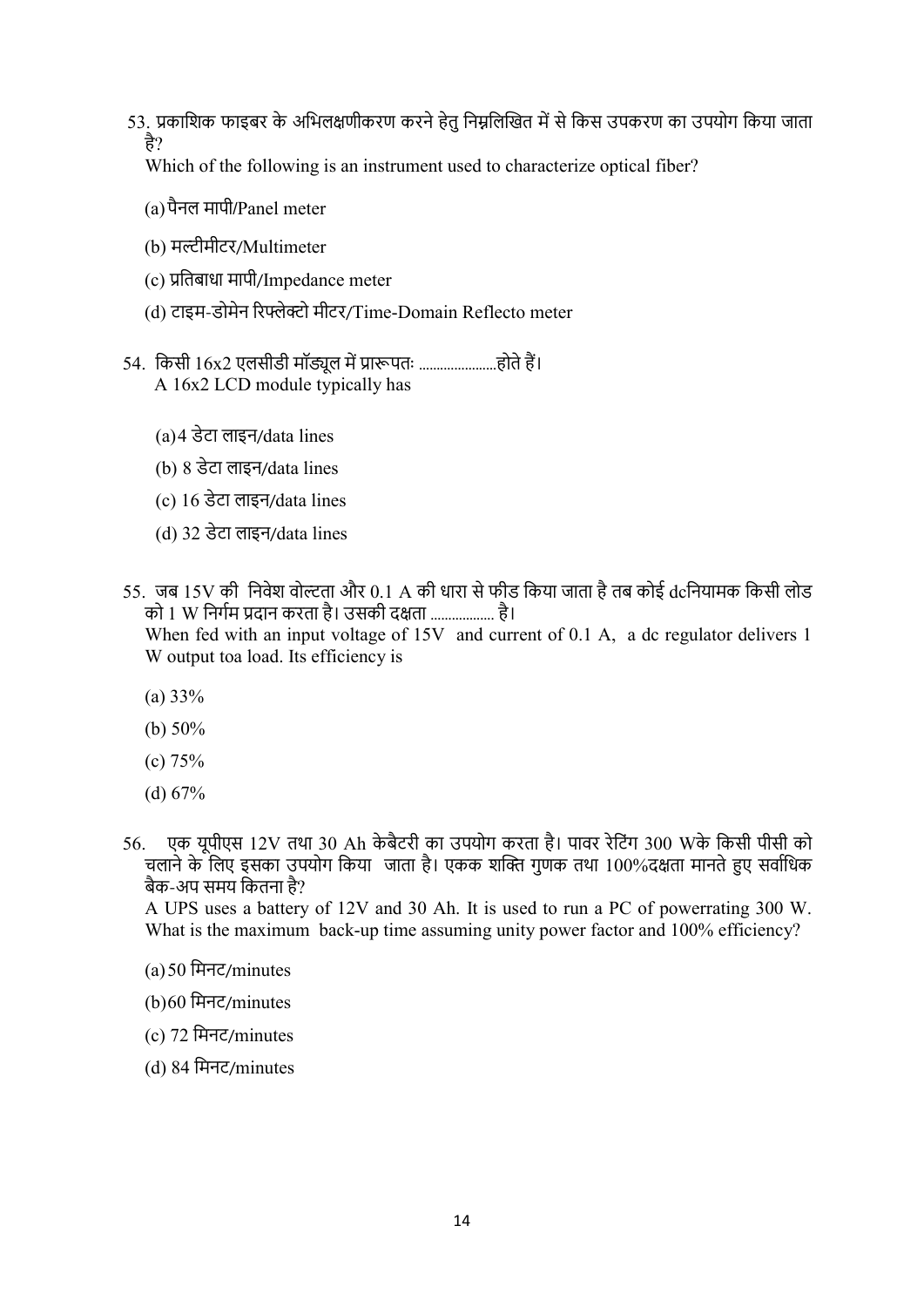- 57. रेटिंग 230 V, 1.5 A, 276 W से युक्त किसी उपकरण का शक्ति गुणक ................. है। The power factor of an equipment with rating 230 V, 1.5 A, 276 W is
	- (a) 0.8
	- (b) 1.0
	- $(c) 0.6$
	- (d) 0.75
- 58. नाभिकीय विखंडन द्वारा ऊर्जा उत्पन्न करने के लिए प्रयुक्त पदार्थ कौनसा है? What is the material used for energy generation by nuclear fission ?
	- (a) लेड/Lead
	- (b) यूरेिनयम/Uranium
	- (c) हैफिनयम/Hafnium
	- (d) कै डिमयम/Cadmium
- 59. क्रोड को पतले सपाट परिच्छेदों में करके किस टांसफॉर्मर हानि को न्यूनतम किया जाता है? Which transformer loss is minimized by making the core into thin flat sections?
	- (a)ताम्र हानि/Copper loss
	- (b)शैिथ हािन/Hysteresis loss
	- (c) रसाव हािन/Flux leakage loss
	- (d)भँवर-धारा हािन/Eddy current loss
- 60. तीन सेलों को समांतर में जोड़ा गया है। प्रत्येक सेल का रेटिंग 2 V तथा 5 Ah है। इस बैटरी की वोल्टता एवं ऐंपियर घंटा ..................................

Three cells are connected in parallel. Each cell has a rating of 2 V and 5 Ah. The voltage and Ampere hour of this battery

(a)6 V , 15 Ah (b)2 V , 15 Ah (c)6 V , 5 Ah (d)2 V , 5 Ah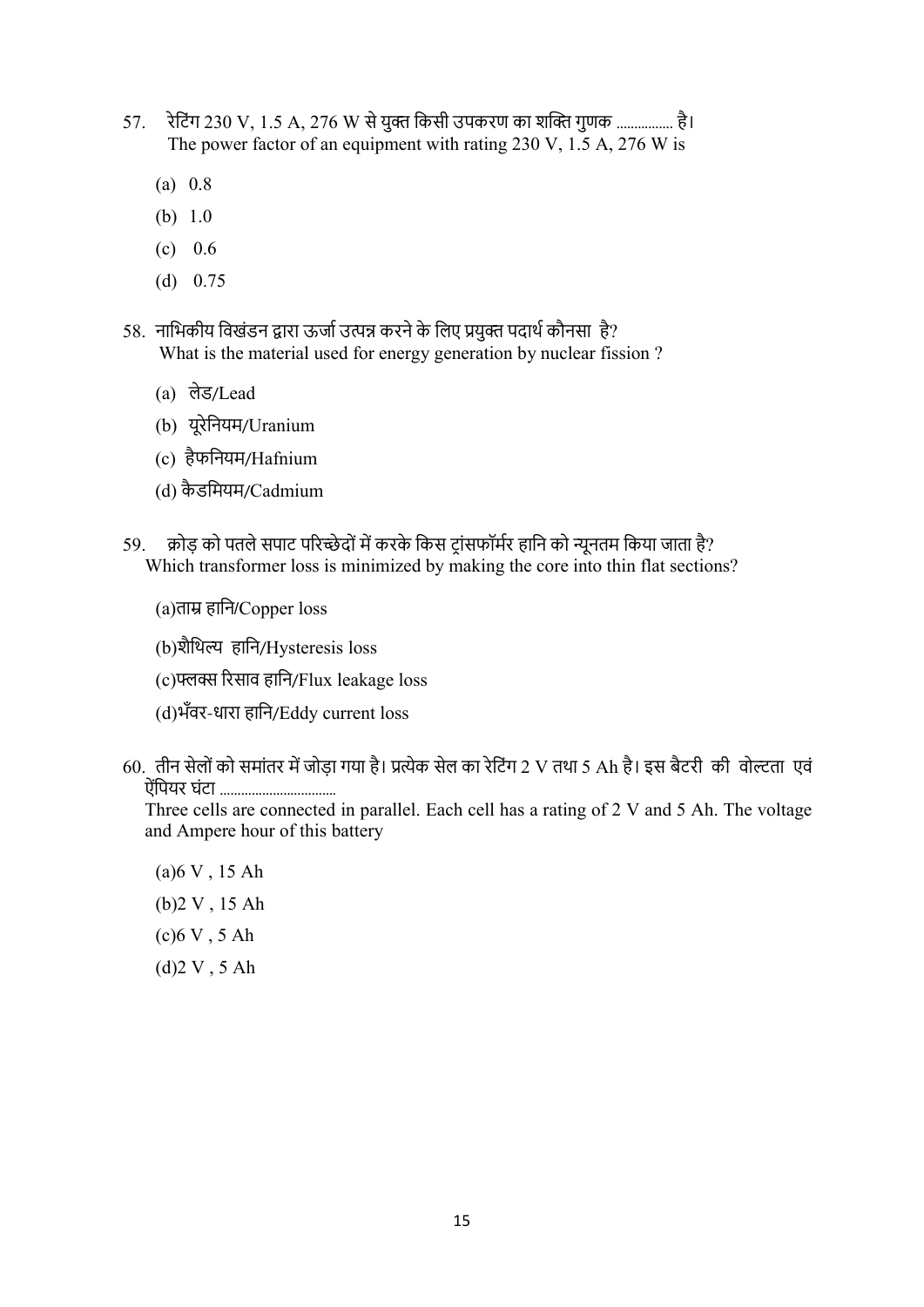61. दो प्रेरकों का मान 400 mHतथा 225 mHहै और उन्हें किसी सामान्य क्रोड़ पर समांतर रूप में रखा गया है। यदि आपसी प्रेरक्तव 90 mH है तो युग्मन का गुणांक ......................... है।

Two inductors of value 400 mH and 225 mH are placed parallel on a common core. If the mutual inductance is 90 mH, the coefficient of coupling is

- (a) 0.4
- (b) 0.3
- (c) 0.225
- (d) 0.9
- 62.  $\,$  10  $\,$ uF की किसी धारिता को 4 $\,$ uF तथा 6uF के दो संधारित्रों के समांतर संयोजन के साथ श्रृंखला में जोड़ा जाता है। उस संयोजन की समतुल्य धारिता कितनी है?

A capacitance of 10  $\mu$ F is connected in series with a parallel combination of two capacitors of capacitance 4µF and 6µF. What is the equivalent capacitance of the combination?

- (a)  $5 \mu$ F
- (b)  $10 \mu$ F
- (c) 12.4 µF
- (d)  $20 \mu F$
- 63. 400  $\mu$ Wbकाचुंबकीय फ्लक्स साधारण रूप से 2 cm<sup>2</sup>के किसी क्षेत्र के माध्यमसेपार हो जाता है। फ्लक्स घनत्व .................... है।

Magnetic flux of 400  $\mu$ Wb passes normally through an area of 2 cm<sup>2</sup>. The flux density is

- (a) 0.8 T
- (b) 2 T
- (c) 0.5 T
- (d) 0.6 T
- 64. िकसी PN संिध की िवभव रोिधका उस संिध के दोनोंपा पर आवेश के कारण होती है। ये आवेश ....... ह। The potential barrier at a PN junction is due to the charge on either side of the junction. These charges are
	- (a)अल्पांश वाहक/Minority carriers
	- (b)बसंक वाहक/Majority carriers
	- (c)अांश तथा बसंक वाहक दोनों/Both majority and minority carriers
	- (d)नियत दाता तथा ग्राही आयन/Fixed donor and acceptor ions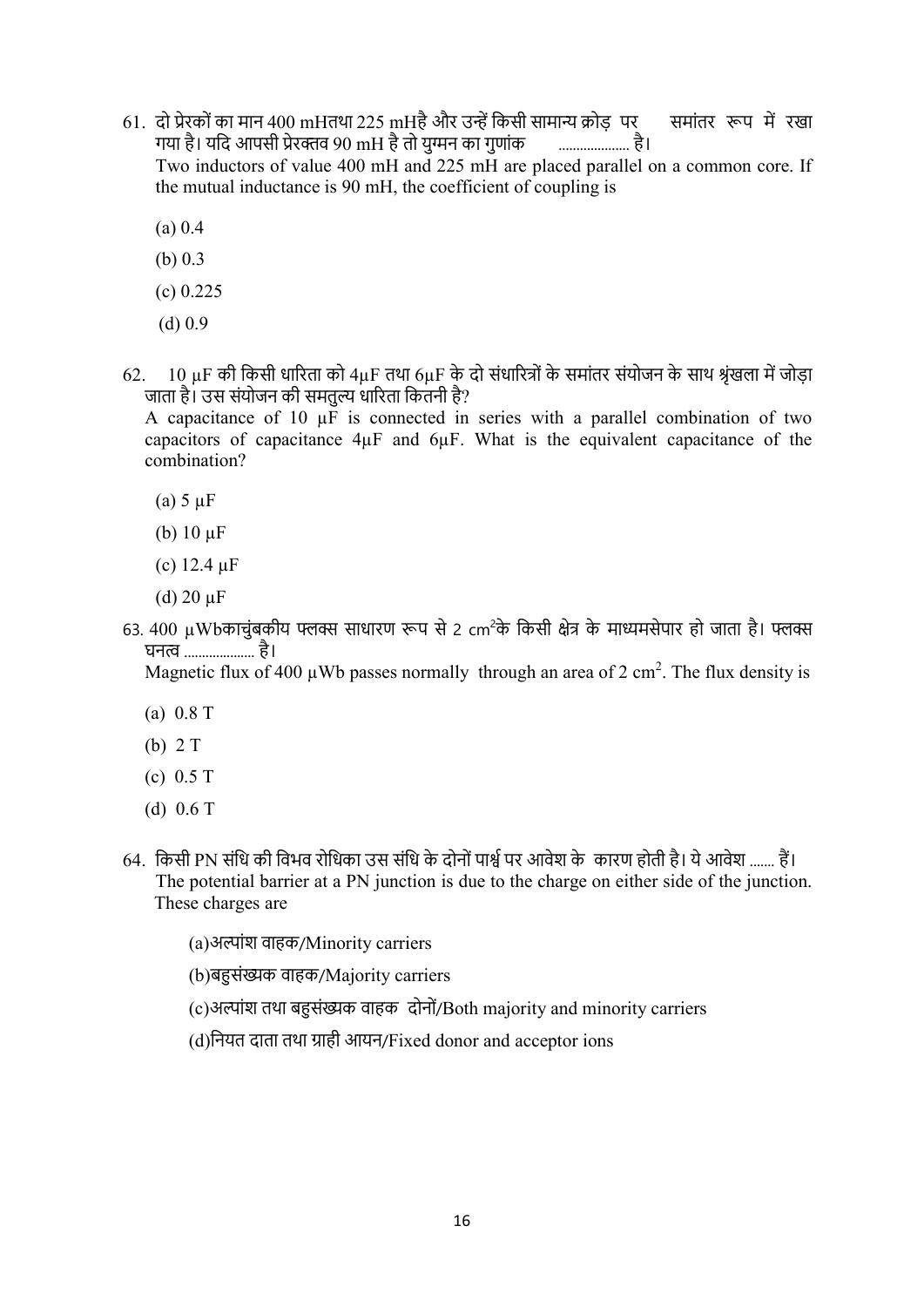65. जब कोई PN संधि आगे की दिशा में बयास्ड है तब

When a PN junction is biased in the forward direction

- (a) कोई वाहक नहीं चलते हैं/No carriers move
- (b) प्रत्येक क्षेत्र के बहुसंख्यक वाहकों को दूसरे क्षेत्र में अंतःक्षेपित किया जाता है Majority carriers in each region are injected into the other region
- (c) केवल N क्षेत्र के इलेक्टॉनों को P क्षेत्र में अंतःक्षेपित किया जाता है

Only electrons in the N region are injected into the P region

(d) केवल P क्षेत्र के छिद्रों को N क्षेत्र में अंतःक्षेपित किया जाता है

Only holes in the P region are injected into the N region

- 66. वर्कशॉपों के संरक्षा 'चेतावनी सूचना' का मानक आकार ................. है। Standard shape of a safety 'warning sign' in workshops is
	- (a) वृत्ताकार/Circular
	- (b) िकोणीय/Triangular
	- (c) चौकोर/Square
	- (d) पंचभुज/Pentagon
- 67. एक बोरॉन परमाणु के संयोजकता इलेक्ट्रॉनों की संख्या Number of valence electrons in a Boron atom
	- (a) 6
	- (b) 5
	- (c) 4
	- (d) 3
- 68. उच्च वाटता अनुप्रयोगों के लिए साधारणतया प्रयुक्त किए जानेवाले प्रतिरोधक का प्रकार The type of resistor commonly used for high wattage applications
	- (a) कार्बन प्रतिरोधक/Carbon resistors
	- (b) परिवेष्ठित तार प्रतिरोधक/Wire wound resistors
	- (c) विसरित प्रतिरोधक/Diffused resistors
	- (d) तनुफिल्म प्रतिरोधक/Thin film resistors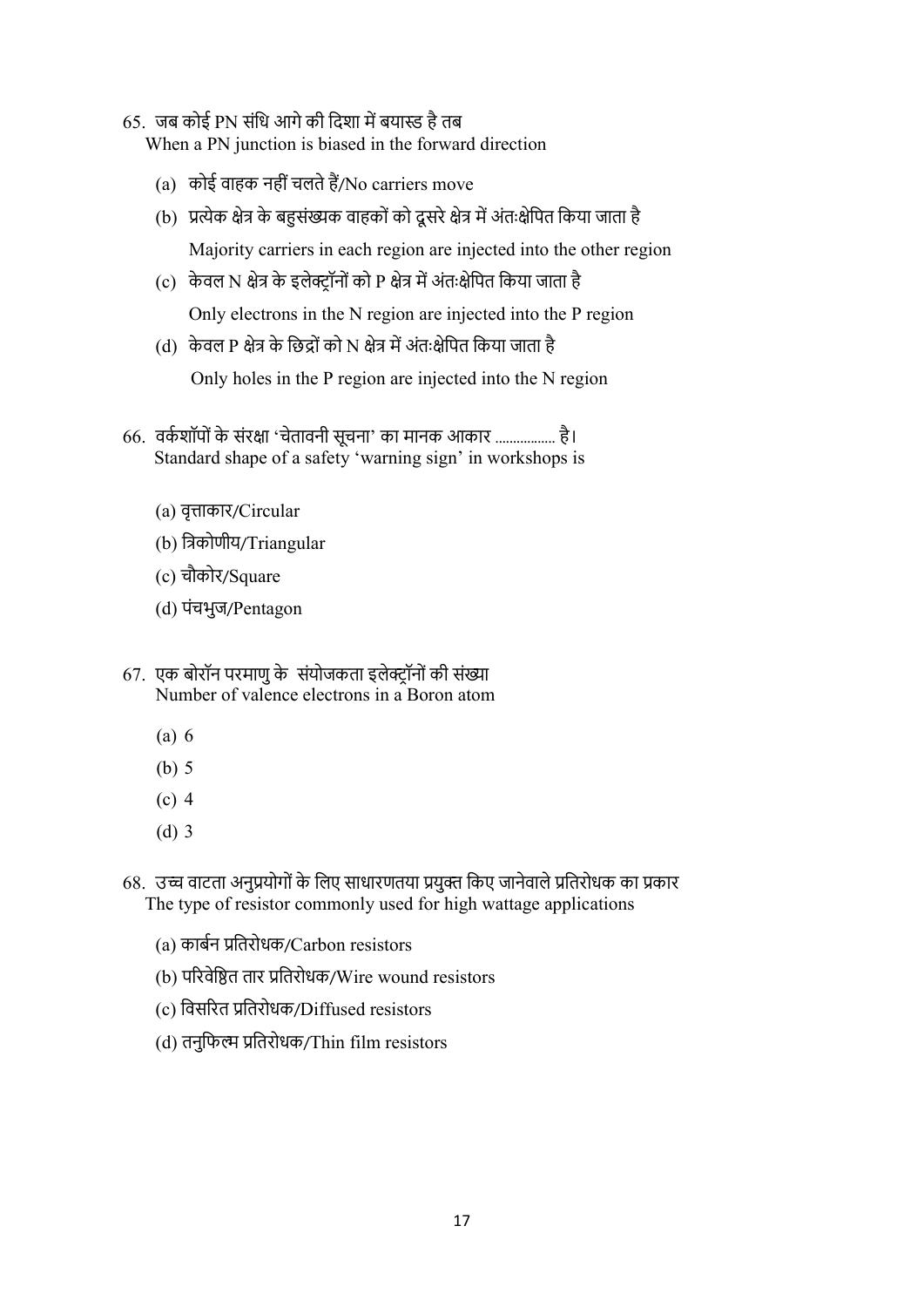- 69. जब किसी PN संधि के पश्चदिशिक बायस को बढ़ाया जाता है तबअवक्षय परत की चौड़ाई When the reverse bias at a PN junction is increased, the depletion layer width
	- (a)अपरवितत रहती है/Remains same
	- (b) घटती है/Decreases
	- (c) बढ़ती है/Increases
	- (d) शून्य हो जाती है/Becomes zero
- 70. किसी द्विध्रवी संधि ट़ांजिस्टर की साधारण उत्सर्जक DC धारा लब्धि 99 है। उसकी साधारण धार धारा लब्धि िकतनी है?

The common emitter DC current gain of a bipolar junction transistor is 99. What is its common base current gain?

- (a) 1
- (b) 0.99
- (c) 0.01
- (d) 9.9
- $71$  निम्नलिखित प्रोग्रामों में से कौनसा एमएस ऑफिस का हिस्सा नहीं है? Which of the following programs is NOT part of MS Office ?
	- (a) एक्सेस/Access
	- (b) एक्सेल/Excel
	- (c) पावर पोइन्ट/Power Point
	- (d) वर्ड पर्फक्ट/Word Perfect
- 72. किसी L − R श्रृंखला परिपथ में L0.5 Hहै और R250 Ω है। समय स्थिरांक कितना है? In an  $L - R$  series circuit L is 0.5 H and R is 250 Q. What is the time constant?
	- (a) 2 ms
	- (b) 5 ms
	- (c) 1.25 ms
	- (d) 25 ms
- 73. िकसी चालनाक वधक मCMRRसाधारणतया ................ है। In an operational amplifier, the CMRR is normally
	- $(a)$  शून्य/Zero
	- (b) एक/Unity
	- (c) बहुत छोटा/Very small
	- (d) बहुत बड़ा/Very large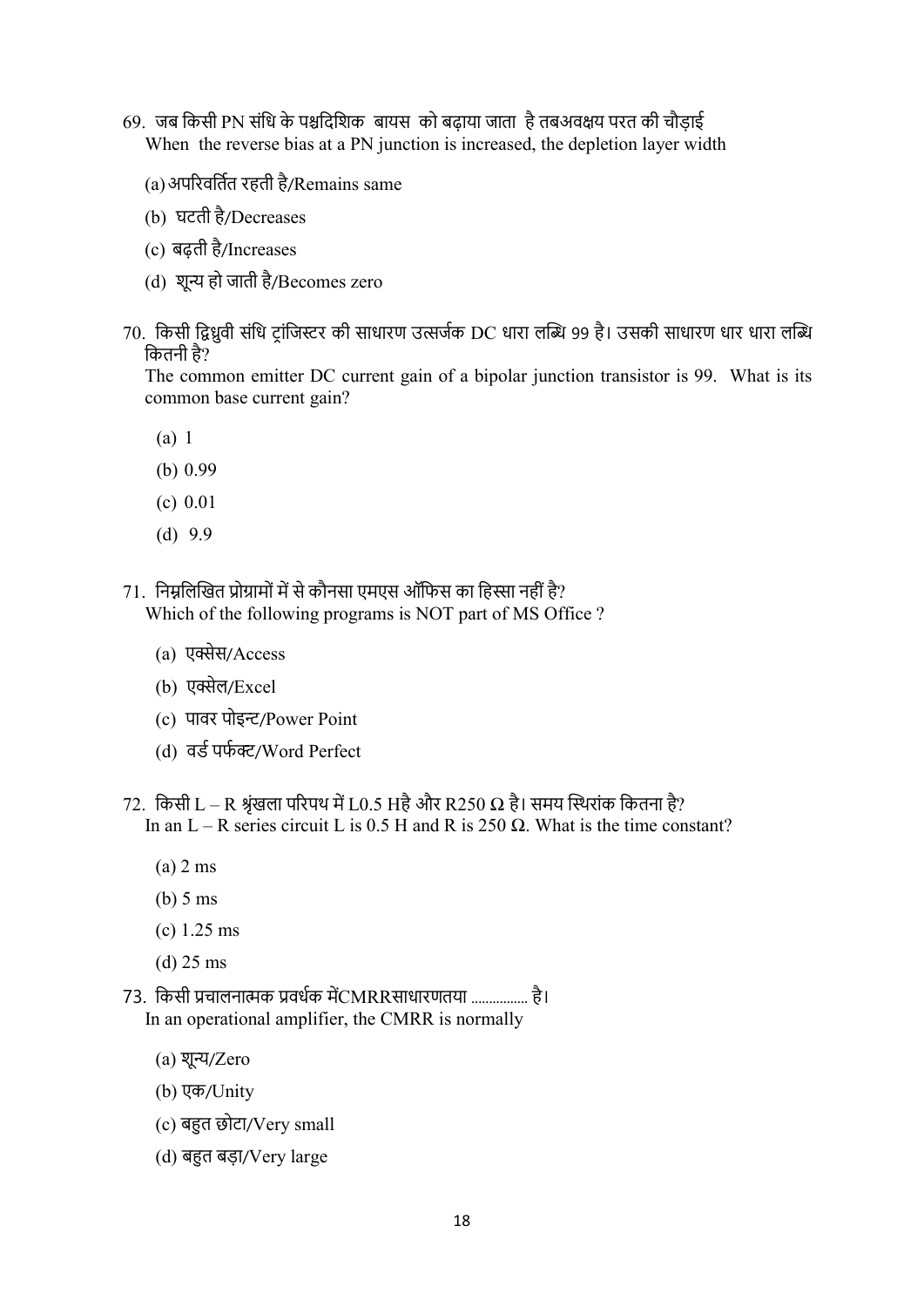74. उस आयाम माडुिलत णाली के िलए अपेित बडिवड्थ िकतनी है जो 1.5MHz की वाहक आवृि तथा 20kHz की माडुलक संकेत आवृत्ति का उपयोग करती है?

What is the bandwidth required for Amplitude Modulated systemusing carrier frequency of 1.5MHz and modulating signal frequency of 20kHz ?

- (a) 20kHz
- (b) 40kHz
- (c) 1.52 MHz
- (d) 3.04MHz
- 75. िदए गए कोण θ के िलए, यिद sin(θ) = 0.6 है तो,cos (θ) का मान िकतना होगा? For a given angle  $\theta$ , if  $sin(\theta) = 0.6$ , what is the value of cos ( $\theta$ )?
	- (a) 0.4
	- (b) 0.6
	- $(c) 0.8$
	- $(d) 0.6$
- 76. दो पाँसों को एकसाथ फेंका जाता है। उन पाँसों के ऊपरी हिस्से में आनेवाली संख्याओं की जोड़ 8 होने की संभावना कितनी है?

Two dice are thrown together. What is the probability that the sum of the two numbers appearing on top of the dice is 8

- (a) 4/36
- (b) 5/36
- (c) 4/6
- (d) 5/6
- 77. िकसी आयताकार बगीचे का परमाप 72 मी. है। यिद उसकी लंबाई उसकी चौड़ाई से 4मी. अिधक है तो उसका क्षेत्रफल क्या होगा?

The perimeter of a rectangular garden is 72 m. If its length is 4 m morethan its width, what is its area?

- (a)  $320 \text{ m}^2$
- (b)  $324 \text{ m}^2$
- (c)  $640 \text{ m}^2$
- (d)  $288 \text{ m}^2$